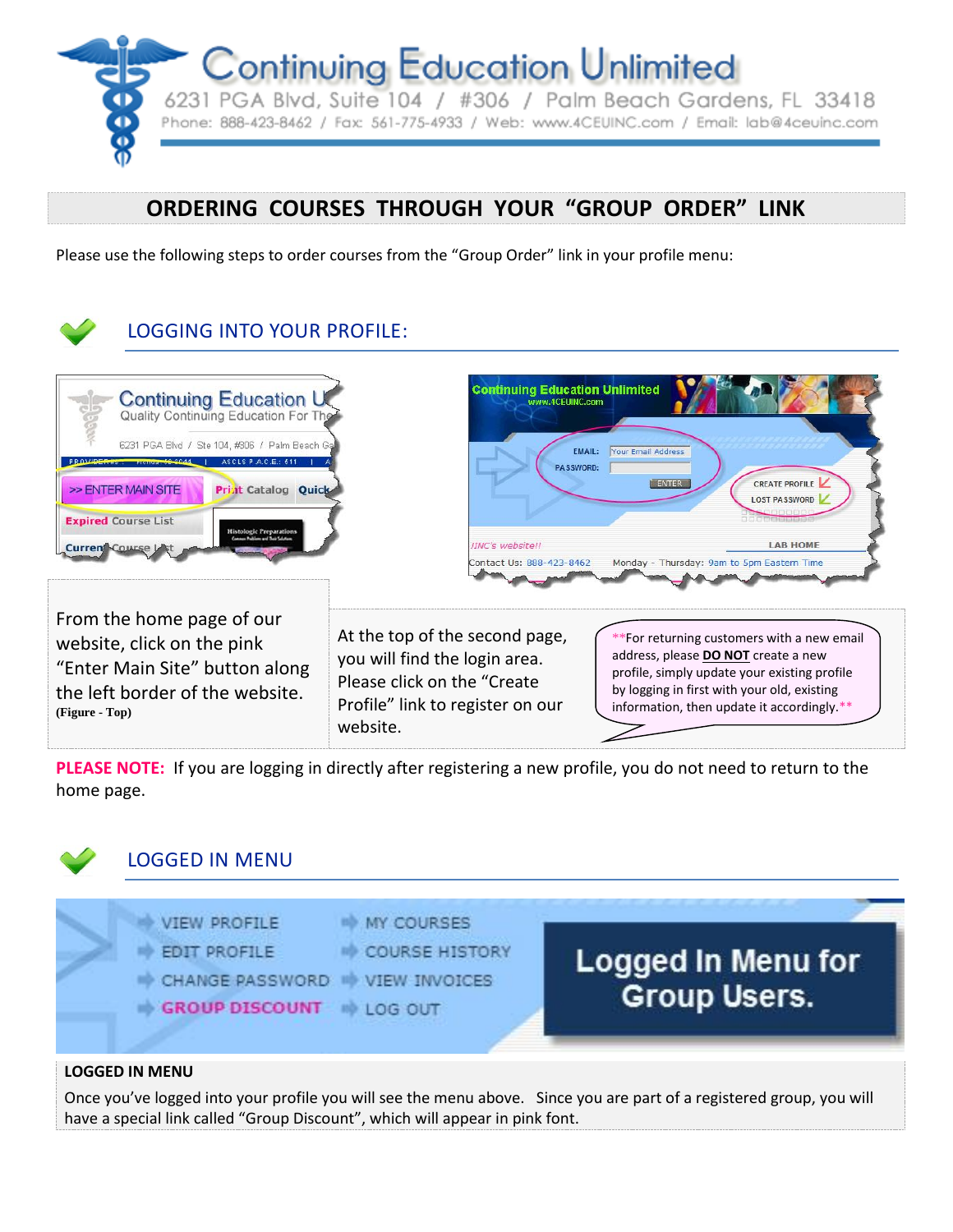

#### **GROUP DISCOUNT LINK**

In order to access the courses your employer makes available to you through our website, you will have to "select those courses" to be added to your profile. To order the courses available to you, you will click on the pink "Group Discount" link.

**IMPORTANT NOTES:** 1.) This step is necessary since some facilities offer multiple packages to their staff. 2.) There is also an "Order Courses" button on the right of the screen. **DO NOT** use that button. That button is only for individuals that are not part of a group and will require payment for your courses.



## SELECTING YOUR COURSES TO ACCESS ONLINE:

**PLEASE NOTE:** Screen shots listed in the remainder of this document are for example only, so names and billing codes are fictitious. Course Package options may vary by facility.

=========================================================================================== **YOUR COURSES ARE PAID FOR BY YOUR EMPLOYER, SO YOU WILL NOT INCUR ANY CHARGES.**

| <b>Facility Information</b>                    |        |                          |               |                          |  |
|------------------------------------------------|--------|--------------------------|---------------|--------------------------|--|
| Site #: 401                                    |        | <b>Facility</b><br>Name: | LabCorp       |                          |  |
| LabCorp Employee<br>ID:                        | 123456 | <b>Profit Center:</b>    | <b>CEU001</b> | Department 3700<br>Code: |  |
| <b>General Laboratory Packages</b>             |        |                          |               |                          |  |
| Online                                         |        |                          |               |                          |  |
| Comprehensive Online Package<br>$\circledcirc$ |        | <b>Paid By Employer</b>  |               |                          |  |

**Continue To Payment** 

### **EMPLOYEE ID, PROFIT CENTER, DEPARTMENT CODE**

**PLEASE NOTE:** These are NOT required by most groups. If required by your group, your profit center and department code **should not** be changed, however, if your Employee ID is missing or incorrect, you may update that field.

**See Additional instructions for this section on the following page**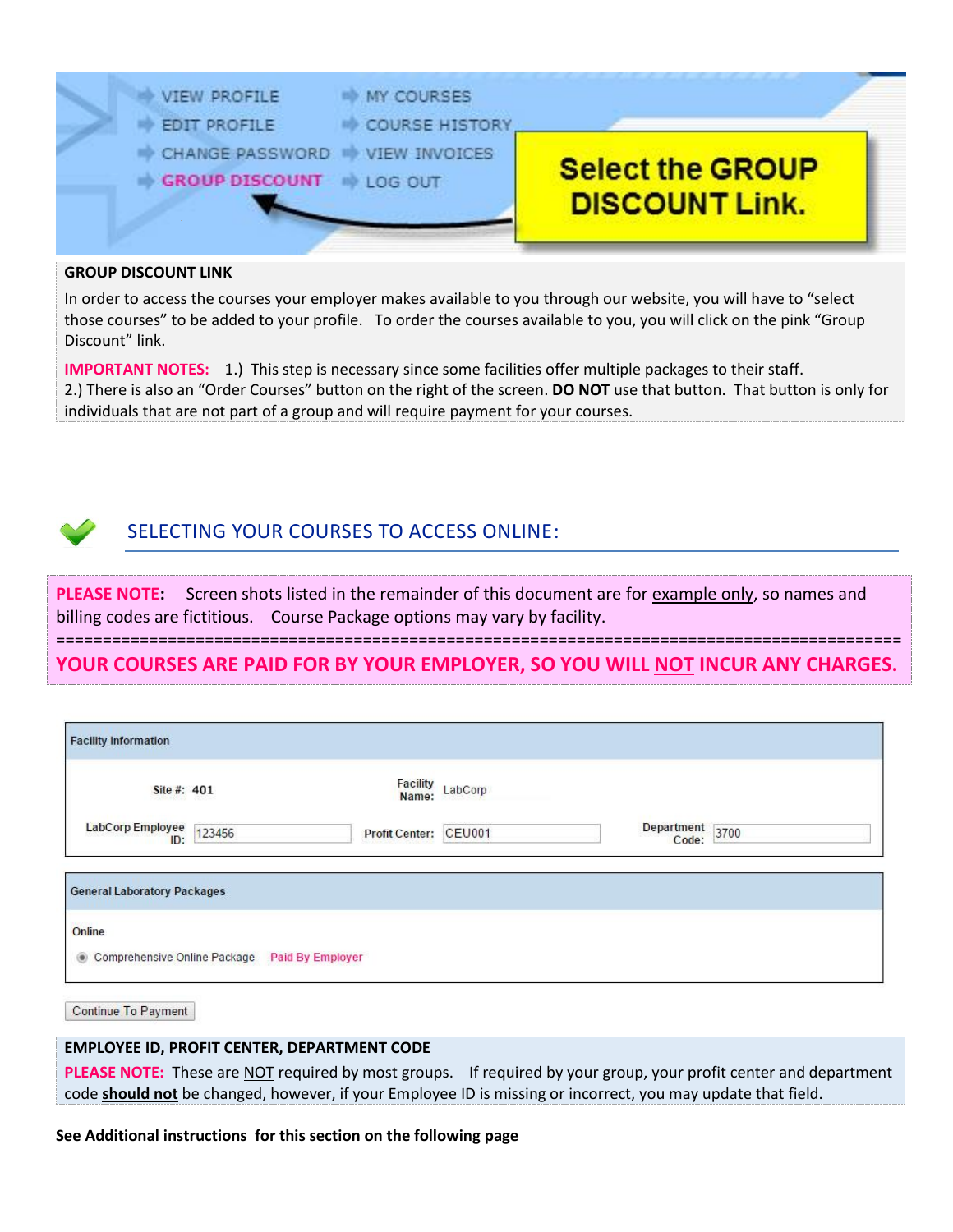## **SELECT THE PACKAGE TO ADD TO YOUR PROFILE**

After clicking the "Group Discount link you will be brought to a page where you can select the courses available to you. To select the package, you must click inside the circle directly in front of the package name - even if there is only one option available to you. Once you select the course package, click on the "Continue To Payment" button to be taken to the shopping cart.

**PLEASE NOTE:** Selecting a package is necessary since some facilities offer multiple packages to their staff.





6231 PGA Blvd, Suite 104 / #306 / Palm Beach Gardens, FL 33418 Phone: 888-423-8462 / Fax: 561-775-4933 / Web: www.4CEUINC.com / Email: lab@4ceuinc.com

#### [Edit]

| Price                   | Quantity  | Course Type                     | Title                               | Course Code |  |
|-------------------------|-----------|---------------------------------|-------------------------------------|-------------|--|
| Paid By Employer        |           | Online - Complete Course        | Comprehensive Online Course Package | O-PKG       |  |
| Paid By Employer        | Subtotal: |                                 |                                     |             |  |
| Paid By Employer        |           | Shipping (media rate included): |                                     |             |  |
| <b>Paid By Employer</b> | Total:    |                                 |                                     |             |  |

#### **"COMPLETE ORDER" BUTTON**

After selecting your course package, you will be brought to the shopping cart where you can review your order. If you need to make any changes, click the "edit" link above the upper left corner of the pricing table. If the order looks correct, click on the "Complete Order" button on the lower right to be taken to the Order Confirmation Page. As you can see above in the highlighted area for the pricing "Total", your course package is paid for by your employer so you are not required to submit any payment information.

**PLEASE NOTE:** You must complete **all steps** in the shopping cart process even if your employer is paying for your items, so please continue to the next step.